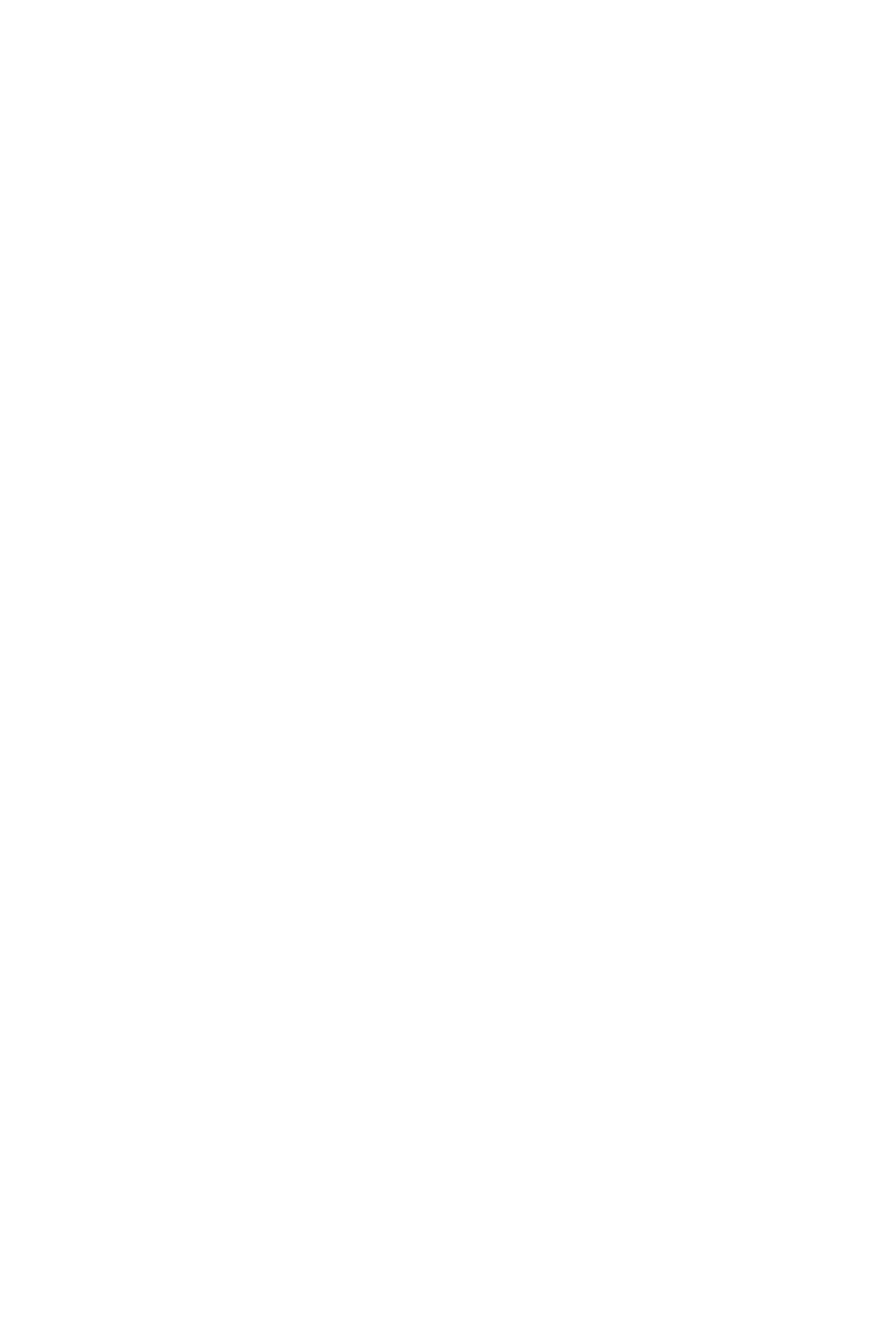

**CRIMINAL CODE**



STALKING IS A CRIME CALLED **CRIMINAL** HARASSMENT

**CRIMINAL HARASSMENT**



Department of Justice Canada

Ministère de la Justice Canada

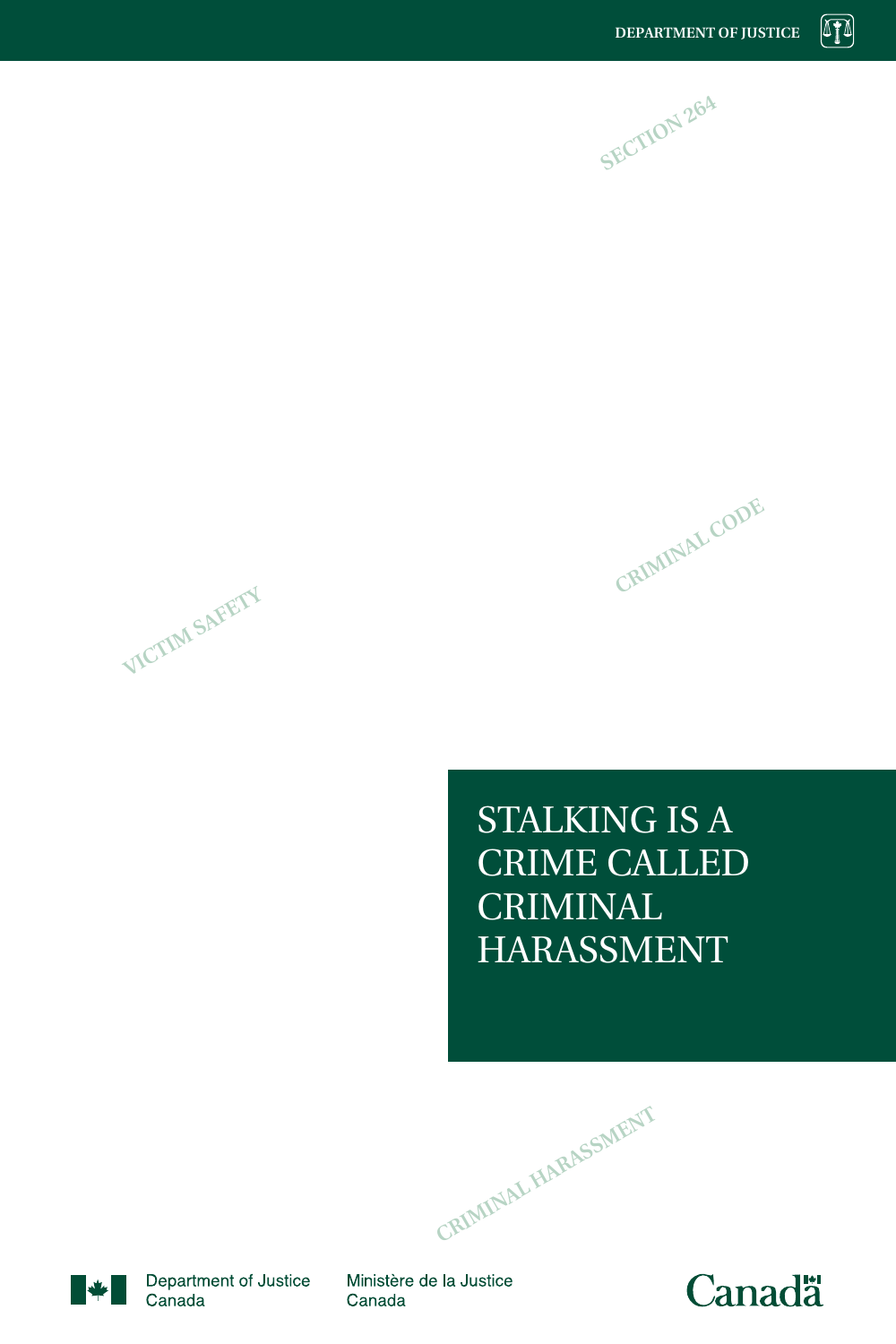

Published by authority of the Minister of Justice and Attorney General of Canada Government of Canada by Communications Branch

Department of Justice Canada Ottawa, Ontario K1A 0H8

This pamphlet contains legal information only. For legal advice, contact a lawyer.

You may photocopy this booklet without the permission of the Department of Justice, provided that the material is accurately reproduced and acknowledgement of the source work is included. Written permission of the Department is required for the use of the material in any other format.

© Her Majesty The Queen in Right of Canada, represented by the Minister of Justice, 2003 Printed in Canada

# **National Library of Canada cataloguing in publication data**

Main entry under title:

Stalking is a crime called criminal harassment Rev. ed. Issued also in French under title: Traquer quelqu'un est un crime appelé harcèlement criminel. Issued also on the Internet. ISBN 0-662-33420-5 Cat. no. J2-140/2003E

1. Stalking – Canada.

I. Canada. Dept. of Justice.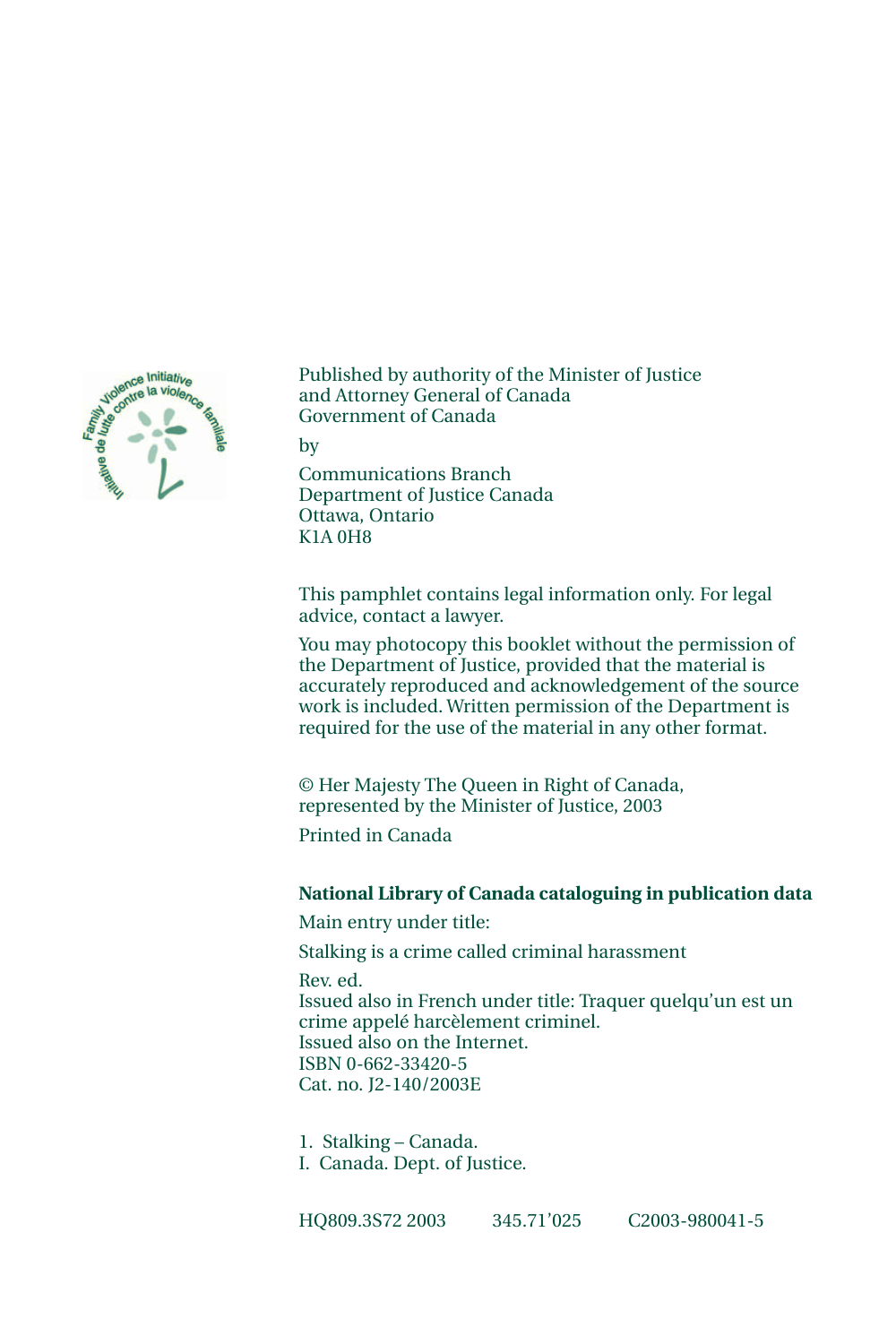# CRIMINAL HARASSMENT

Are you worried about your safety because someone is:

- following you everywhere...
- contacting you over and over...
- watching your home or office...
- making you or your family feel threatened?

*You may be experiencing criminal harassment!*

**It's a crime! You can get help.**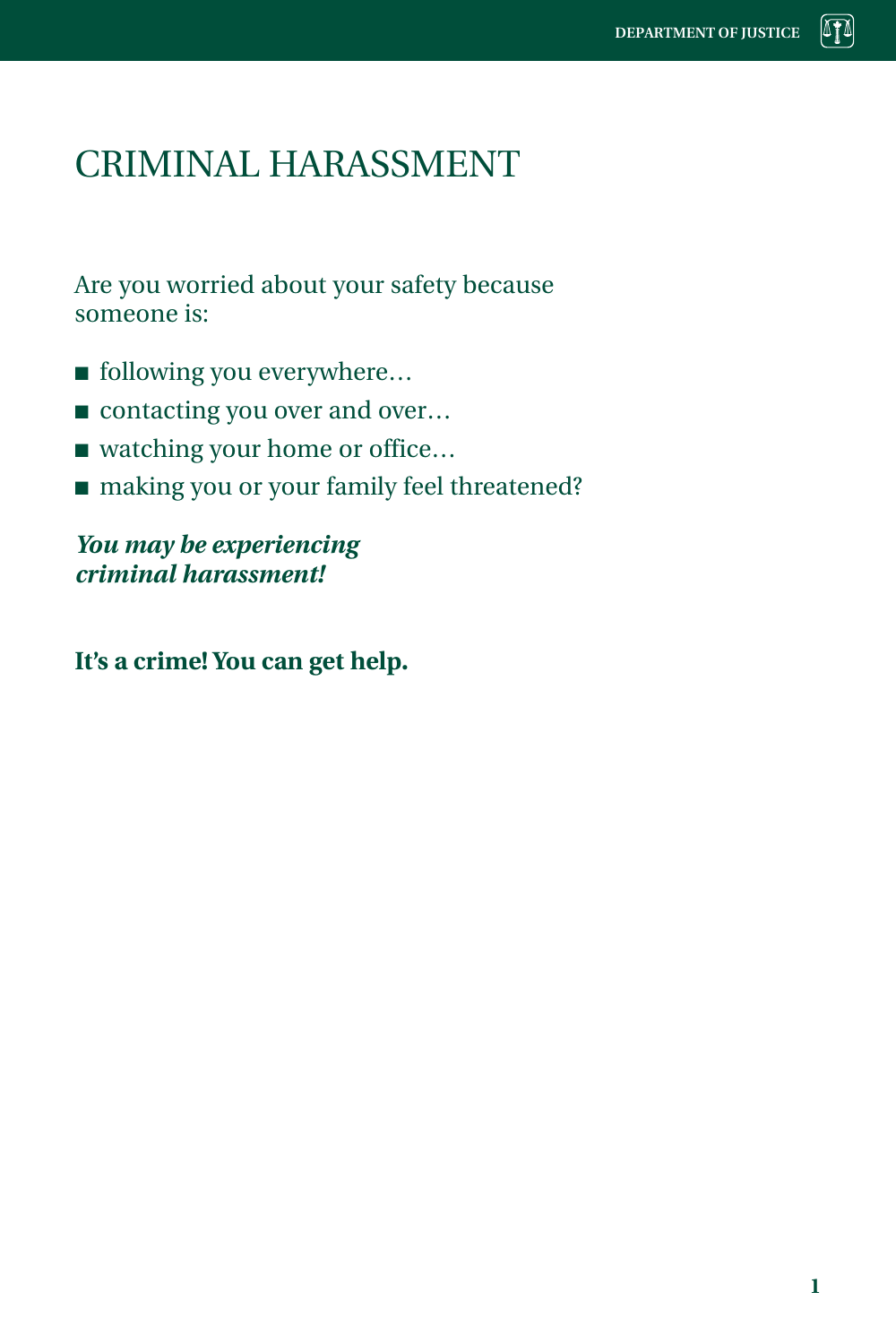# **What You Should Know About Criminal Harassment**

# **What is criminal harassment?**

Criminal harassment is an offence in the *Criminal Code*. It is *harassing* behaviour that includes *stalking*. The behaviour must give you good reason to fear for your personal safety and it must have no legitimate purpose. Generally, the behaviour must happen not just once but repeatedly. However, where the behaviour is overtly threatening, a single incident may be considered criminal harassment. It is not an excuse for the person to claim that he or she did not intend to frighten you.

Remember, though, some people do have a lawful reason to contact you repeatedly. For example, a debt collector may call you several times. Although you may not like this contact, it is lawful when done according to laws regulating collections.

Here are some examples of criminal harassment:

- calling you over and over again, and perhaps hanging up whenever you answer the phone
- contacting you on the Internet or through constant e-mail messages
- following you, your family or friends
- leaving threatening voice messages
- sending you gifts you do not want
- watching you or tracking where you go
- threatening you, your children, family, pets or friends

These are common examples. Such unwanted behaviour can be frightening and cause emotional distress. You can take action if this is happening to you. Contact the police to discuss your options.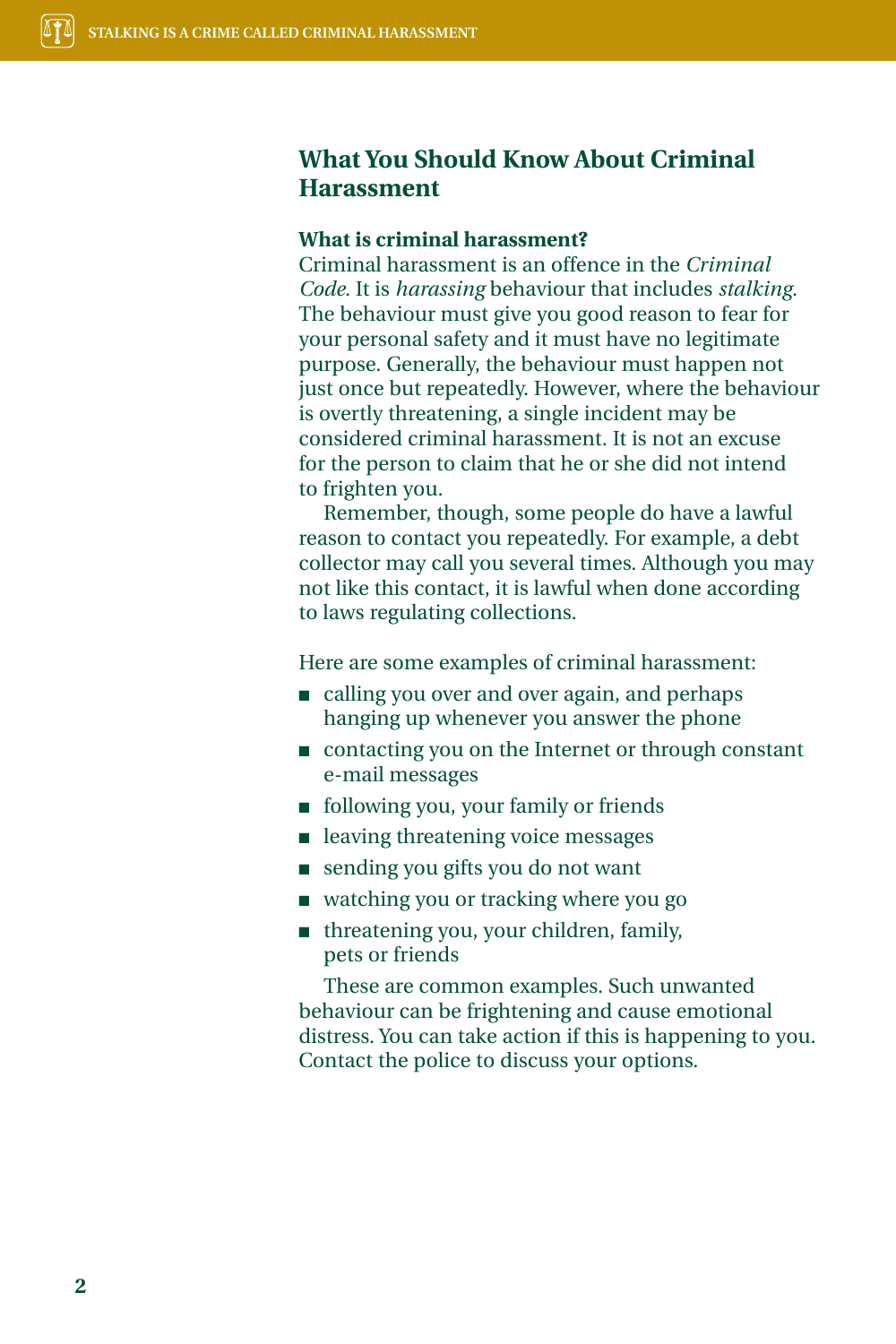### **Is criminal harassment something new?**

Harassment and stalking have been around for a long time, but the specific *Criminal Code* offence of "criminal harassment" was only created in 1993. In the past, the police would charge a person with an offence like trespassing at night, loitering or uttering threats. These crimes still exist and may still be charged. However, since 1993 the police usually address this type of conduct through a charge of criminal harassment.

### **Who stalks and why?**

Stalkers have a variety of personalities and characteristics. Some may have a mental disorder. Experts have described many types of stalkers, but they mostly fit into two basic categories:

- **Stalkers obsessed with a stranger:** Some stalkers fixate on a stranger, sometimes a celebrity. They may believe their conduct will eventually win the love of their victim. Or they may have delusions that the victim already loves them but cannot return their affection because of some external influence. In Canada, about 12% of victims of criminal harassment are harassed by a stranger.
- **Stalkers obsessed with someone they know:** Many stalkers know their victims and are trying to control them, whether they are ex-partners, spouses, acquaintances, co-workers or close friends. About 88% of criminal harassment victims fall into this category. In many cases, the stalking is an extension of family violence.

## **Will the stalker become violent?**

It is hard to know if the person harassing you will become violent. You should ask the police to help you assess the risk. Less than 1% of criminal harassment cases involve injury to the victim. However, when criminal harassment is a continuation of a family violence situation the risk of violence is greater. It is always a good idea to find ways to increase your safety.

*Criminal Harassment legislation is a response to the increasing violence against women, especially women leaving a marriage or intimate relationship.*

*Although anyone can be a victim of criminal harassment, Statistics Canada data show that about 8 out of 10 victims are women, and 9 out of 10 stalkers are men.*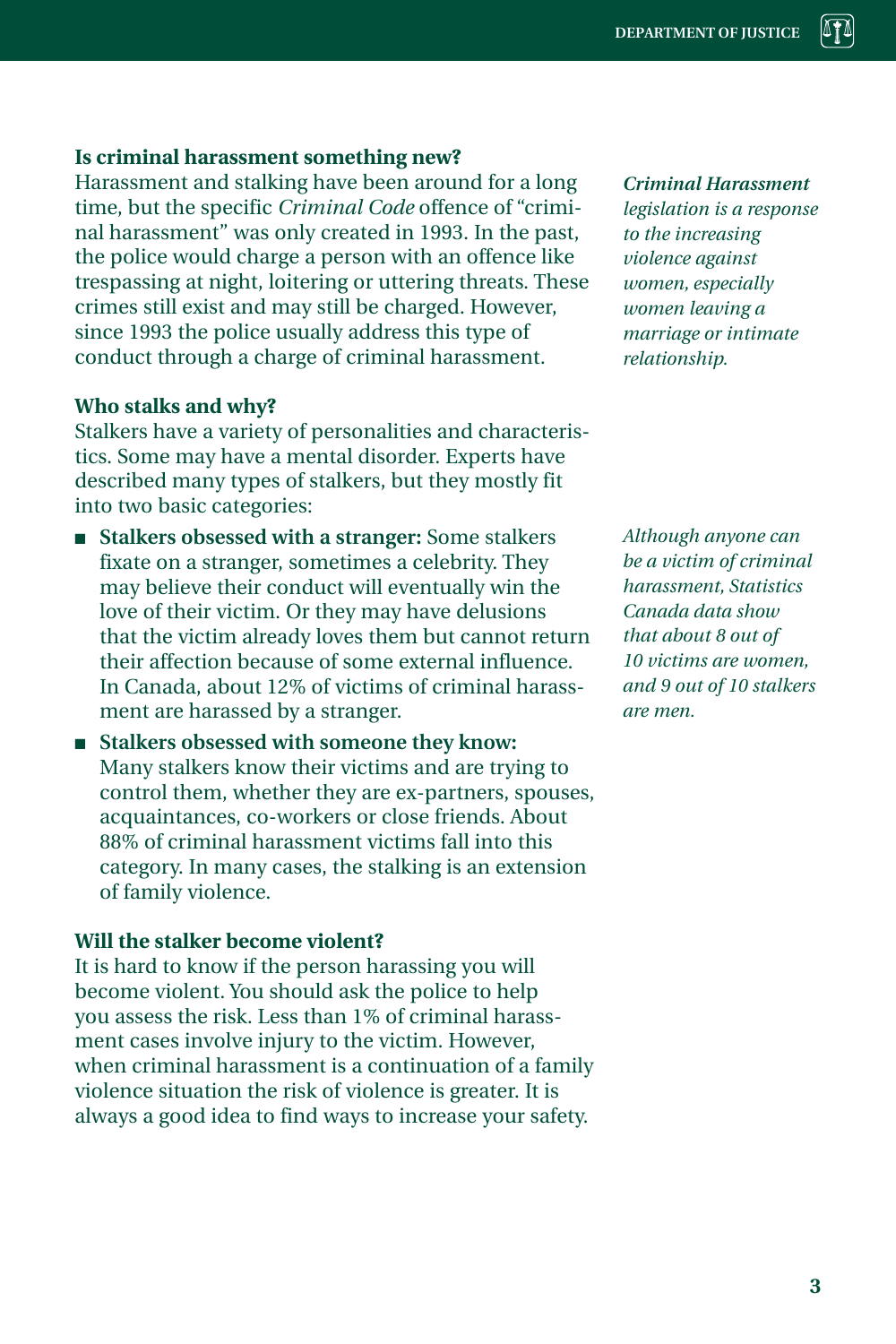#### **Why me?**

Being harassed or stalked is not your fault. The person may claim to love you, but he or she really wants to control you. You have the right to reject a friendship, separate from a spouse, or break up with a partner. Just because you know the person does not mean that you must put up with the harassing behaviour. You are not to blame if someone repeatedly bothers you or follows you around. Remember, what they are doing is **NOT** love. It is against the law and you can take action.

# **Taking Action**

#### **What can I do if someone is stalking or harassing me?**

- Think about your safety and get help. The first thing to do is *call the police*.
- Dial 911 if you are in immediate danger.
- Call the regular police number to discuss other criminal harassment offences.
- Tell the police what is happening.
- Let the police know that you fear for your safety or for the safety of someone you know.
- Ask for support and information to help you cope.

#### **How can the police help me?**

■ **Your safety is important to the police.** The police can suggest ways to stop unwanted contact and improve your safety. They can put you in touch with others who can help. This might include victim service workers, transition houses, or crisis and counselling services. They may also suggest safety measures such as getting an unlisted phone number.

■ **The police will investigate the complaint.** They will ask about the harassment and collect as much evidence as possible. They may take photographs of damaged property and ask for any written records. The officer will write a report about the incident and ask you to prepare a written statement of your complaint.

*Be sure to get the police file number for your case and use it whenever you call the police.*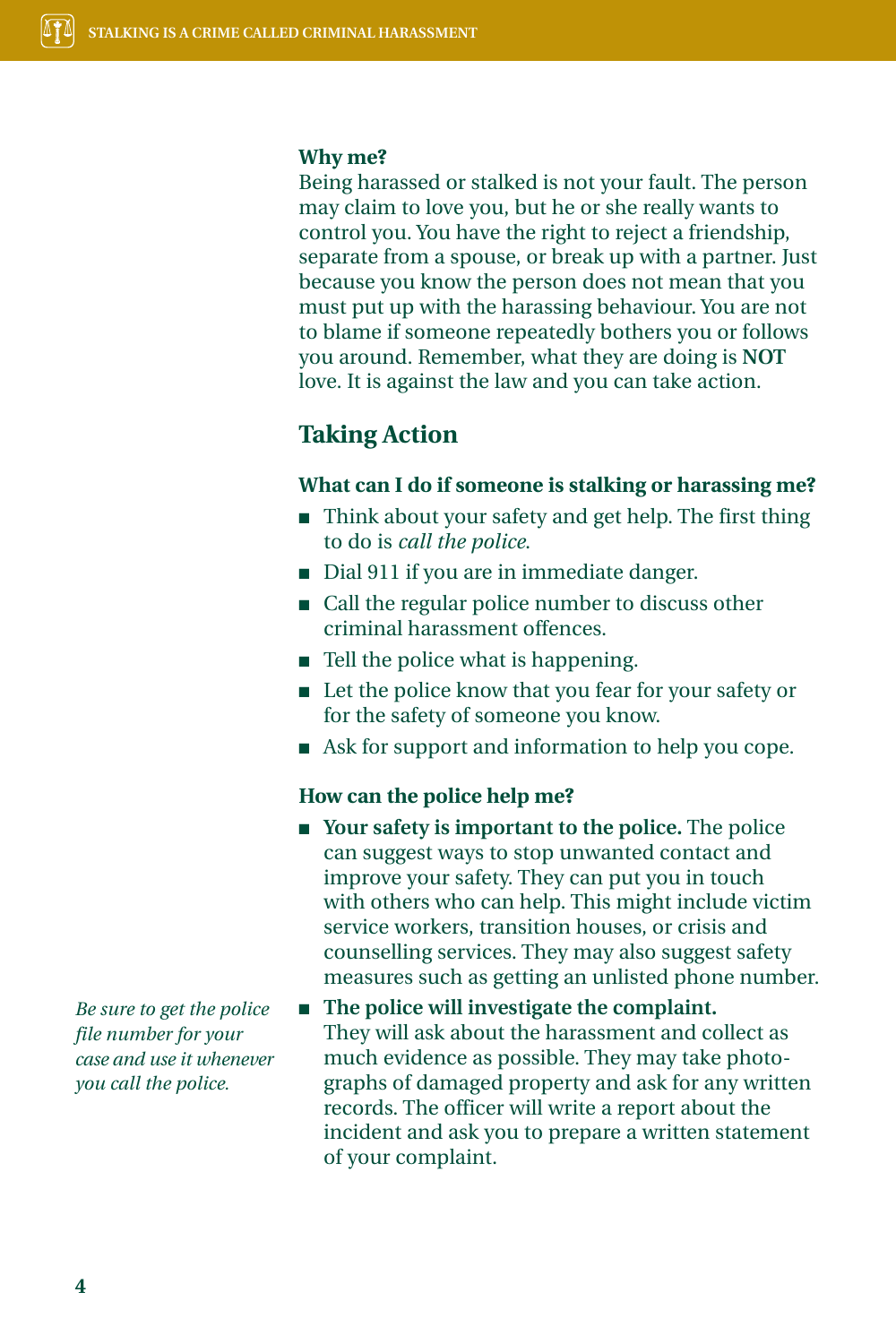# **What kind of information do the police need?**

The police need as much evidence as possible, so try to keep the following:

- Any relevant details that you know about the person. For example, does he or she have a gun, a criminal record, or an existing court order not to contact you?
- Written records with details about every contact. These records will help if you go to court. (Try to include dates, times, places and what the person said or did.) Ask your friends to keep records too if the person is contacting them.
- Things the person sent you, such as notes, gifts, or phone messages.
- A list of witnesses, including names and telephone numbers.

# **Will the police charge the person who is harassing me?**

If there is enough evidence of an offence, the police will charge the person. In some provinces, the police must consult with the Crown prosecutor before they lay charges. However, if the police do not charge the person, it does not mean that they do not believe you. There may not be enough evidence to support a charge and the police may suggest other legal options such as a *peace bond, restraining order or protection order* (see pages 7 and 8 for definitions).

#### **What would the police charge the person with?**

Depending on what has happened and the type of evidence, the police might charge the person with one or more *Criminal Code* offences, such as:

- criminal harassment
- trespassing at night
- assault
- uttering threats
- intimidation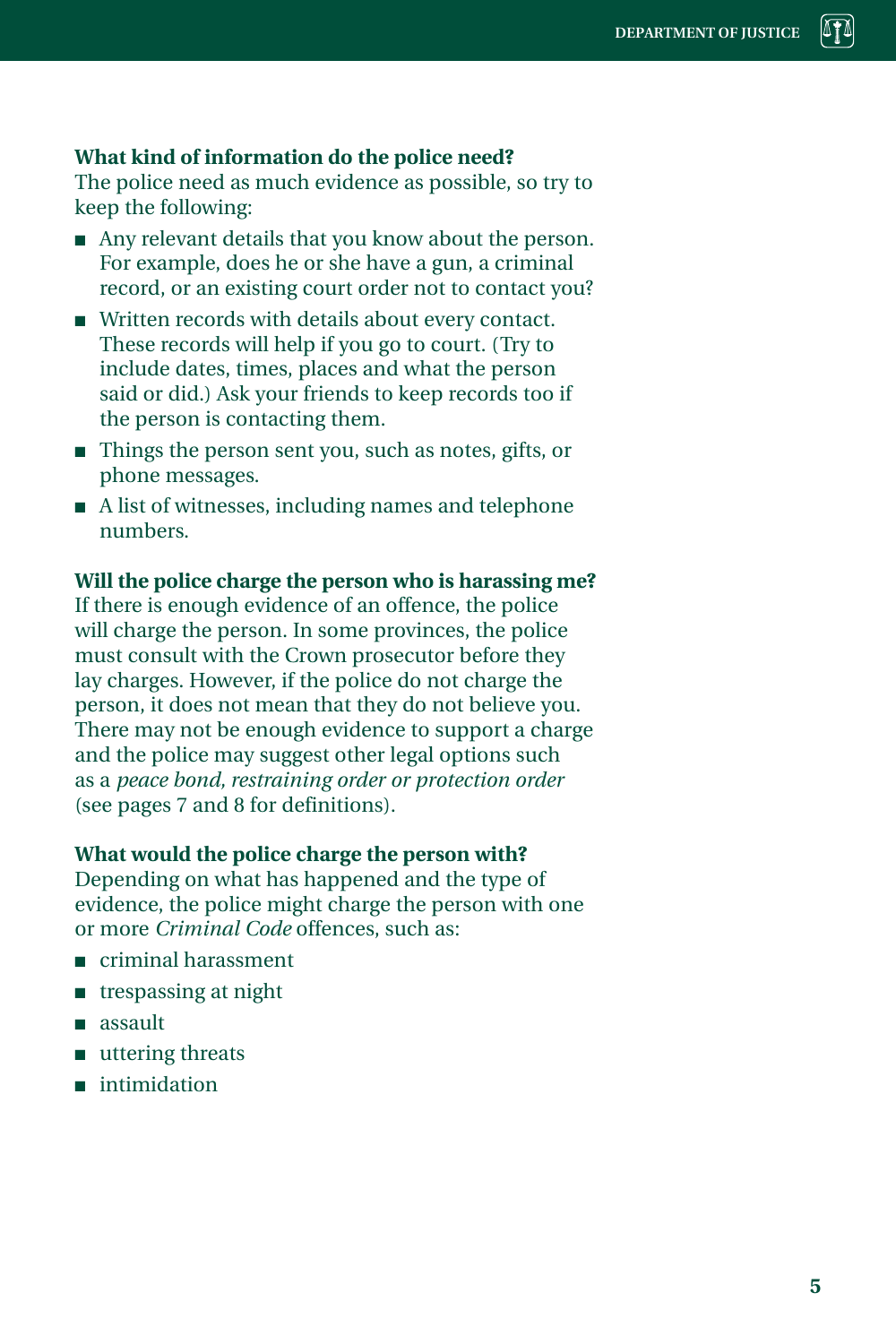# **Will the person harassing me be arrested and sent to jail?**

The answer is not simple. It depends on the facts and the seriousness of the behaviour. The police will assess each situation and take the appropriate action under the circumstances. For example, if the police do not arrest the person, they may require him or her to sign a "promise to appear" in court to answer the charge. Tell the police and victim services if you still fear for your safety. If the police do make an arrest, ask them to let you know if they release the person from custody. If the person goes before a judge or a Justice of the Peace, which usually happens within hours, he or she might be:

- released on an "undertaking" (a promise that usually has conditions to stay away from the victim and other related persons);
- released on bail after signing a "recognizance" (a promise to appear in court which includes a financial penalty for not showing up and perhaps restrictions like promising not to contact you); or
- kept in jail until the trial. This might happen if the crime was serious and the court believes the person may not show up, or will commit another offence before the trial.

### **Will I have to go to court?**

If charges are laid, the police will turn the file over to the Crown prosecutor's office. The Crown prosecutor is responsible for taking the case to court. If the accused person pleads guilty, you may not have to go to court. If he or she pleads not guilty, the Crown prosecutor would summon you as a witness at the trial to prove that the person committed the crime. Ask for help from victim services. A victim service worker can answer questions about what will happen in court, and keep you updated on the status of your case. They can also make sure you have an interpreter in court if you need one. You can contact the Crown prosecutor in your case if you have questions about the evidence you will present in court.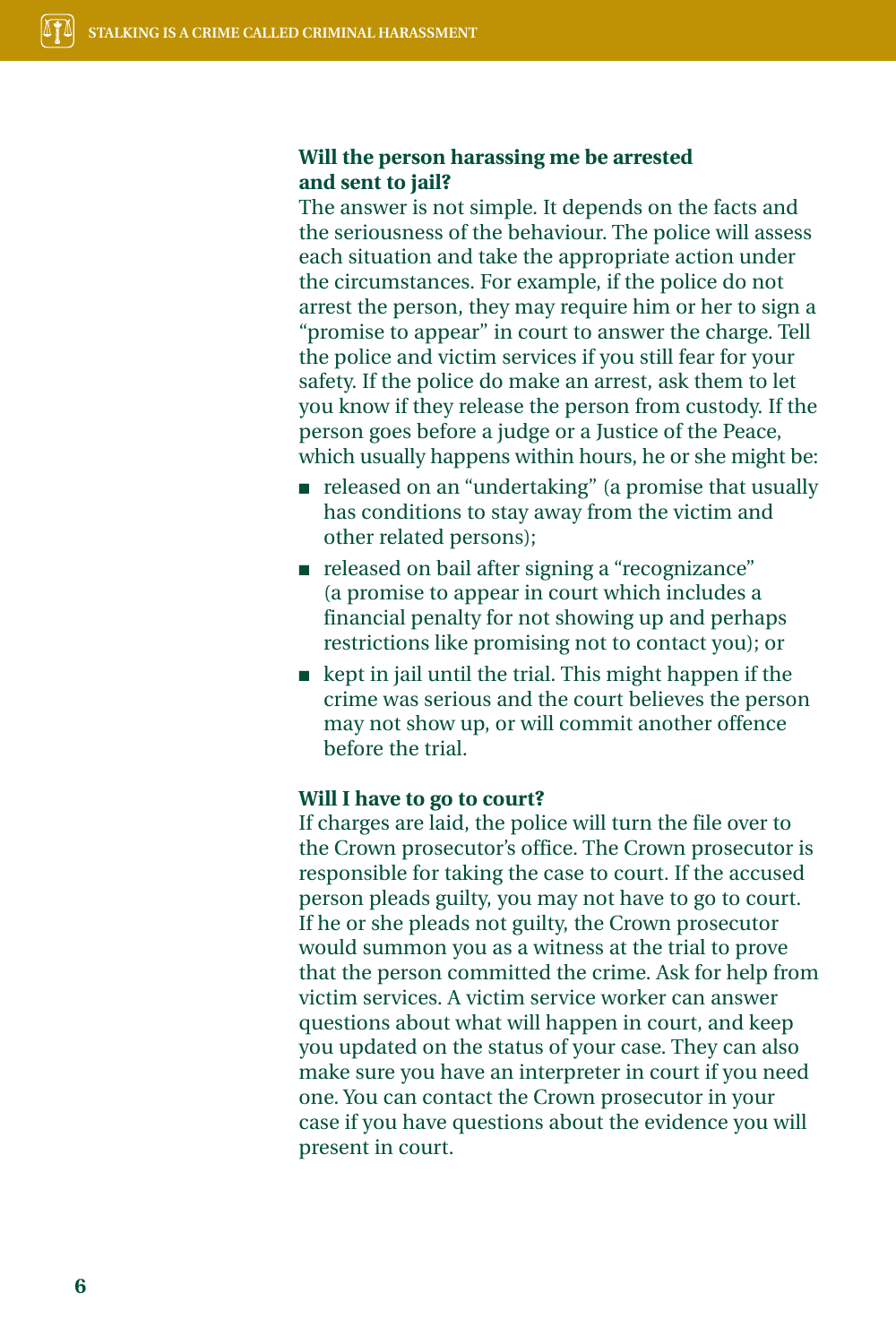# **What happens if the person is found guilty?**

If the accused person pleads guilty or is found guilty, the judge will decide the sentence. Before sentencing, you can give the court a written victim impact statement describing how the crime affected you. If you wish, you may read the statement at the sentencing hearing. The sentence for a criminal harassment conviction may range from jail in the most serious cases (up to 10 years) to probation in less serious cases. Probation orders can include conditions such as no contact. The court can also impose a fine. The exact sentence depends on many factors – whether violence was used, whether the person already has a criminal record, whether drugs and alcohol were involved, and so on.

# **Other Legal Options**

# **Peace bond**

- This is a court order under the *Criminal Code* made by a provincial court judge, or an agreement the person makes with the court, for a period up to 12 months.
- It can include reasonable conditions such as not to visit you, not to contact you, your children or family, not to have guns, and so on.
- You may wish to consider a peace bond if you have good reason to feel that someone like an ex-partner will harm you, your children or property.
- To request a peace bond, go to the nearest police station. You may need a lawyer. In some provinces a Crown prosecutor or victim services will make the application for you. A peace bond may take several weeks to get, and it applies only in the province that issued it.
- If the person breaks any conditions, call the police immediately. This person may be charged for breaking conditions, and if convicted, he or she could be sent to jail or fined, or both, and would also get a criminal record.

# *What You Should Know About Court Orders*

*Court orders do not guarantee your safety. Some people ignore court orders!*

- *Ask the court for a copy of any order it makes.*
- *Give copies to your local police, your children's day care or school, your workplace and so on.*
- *Never contact the person or break the conditions yourself.*
- *Continue to take care.*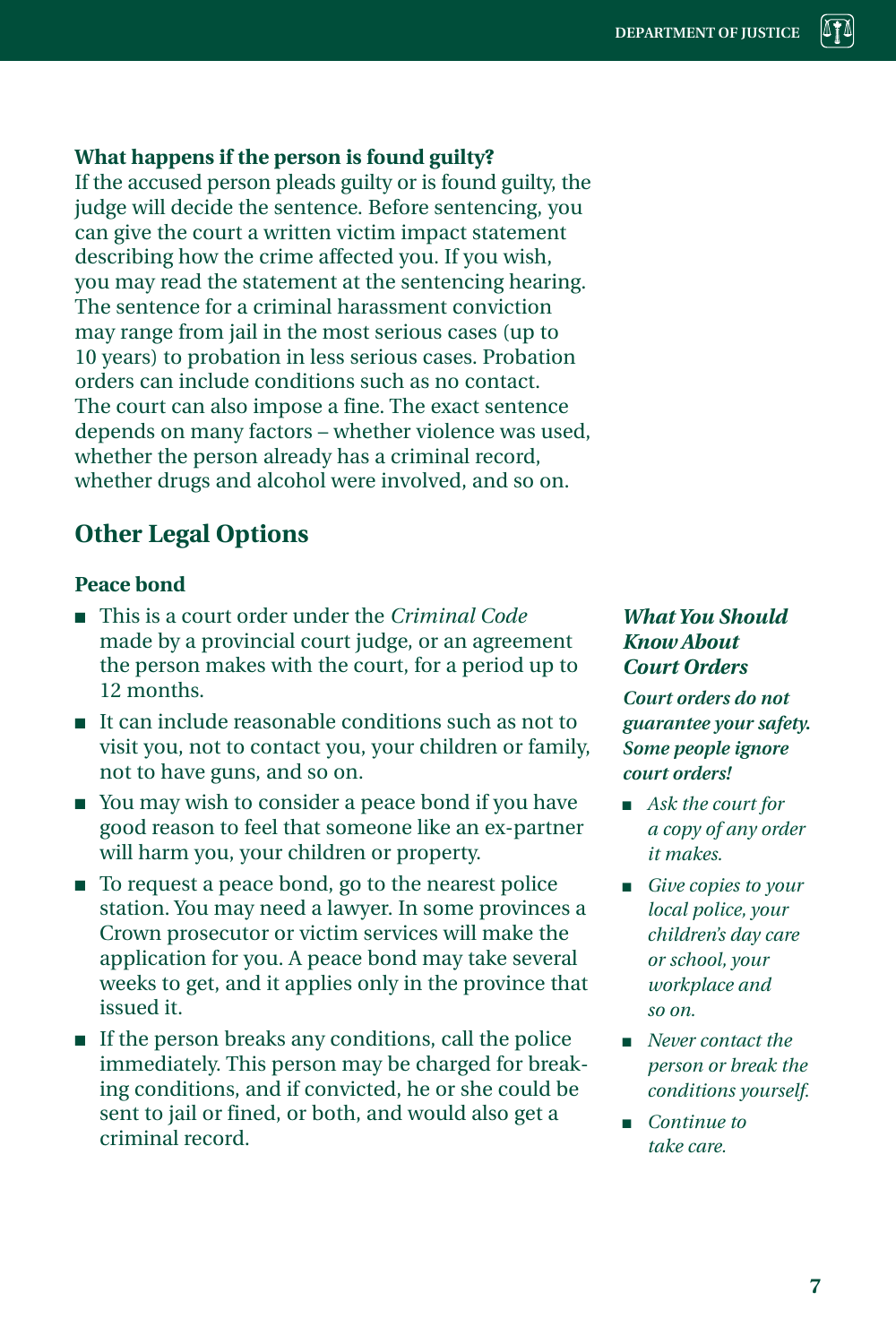#### **Restraining order**

- A restraining order is not a criminal order. It is a family court order made under provincial civil law. It forbids a spouse or partner from molesting, annoying, harassing you or communicating with you and the children, except as set out in the order.
- It serves basically the same function as a peace bond but does not necessarily carry the same penalties if the person disobeys it. To get a restraining order, you may need a lawyer to make an application to the court.
- A judge can give a restraining order even if you are not afraid for your personal safety. If the person ignores the order, your lawyer has to start a civil contempt proceeding in court. The police do not enforce civil orders. The person would have to explain to the court why he or she broke the conditions of the order. The judge could order that the person be fined or go to jail until he or she obeys the court order.

#### **Protection order**

This is a civil court order issued under provincial family violence legislation. Not all provinces have such legislation. Where it exists, it provides various emergency and long-term orders to protect victims of family violence. A protection order may give temporary custody of children and the home to the victim, while ordering the abusive person out of the home. It can include conditions such as not allowing any contact.

# **Ways to Increase Your Personal Safety**

Some of the following tips apply if a stranger is stalking you, others if an ex-partner is bothering you. *You should not use this information in place of seeking police assistance.*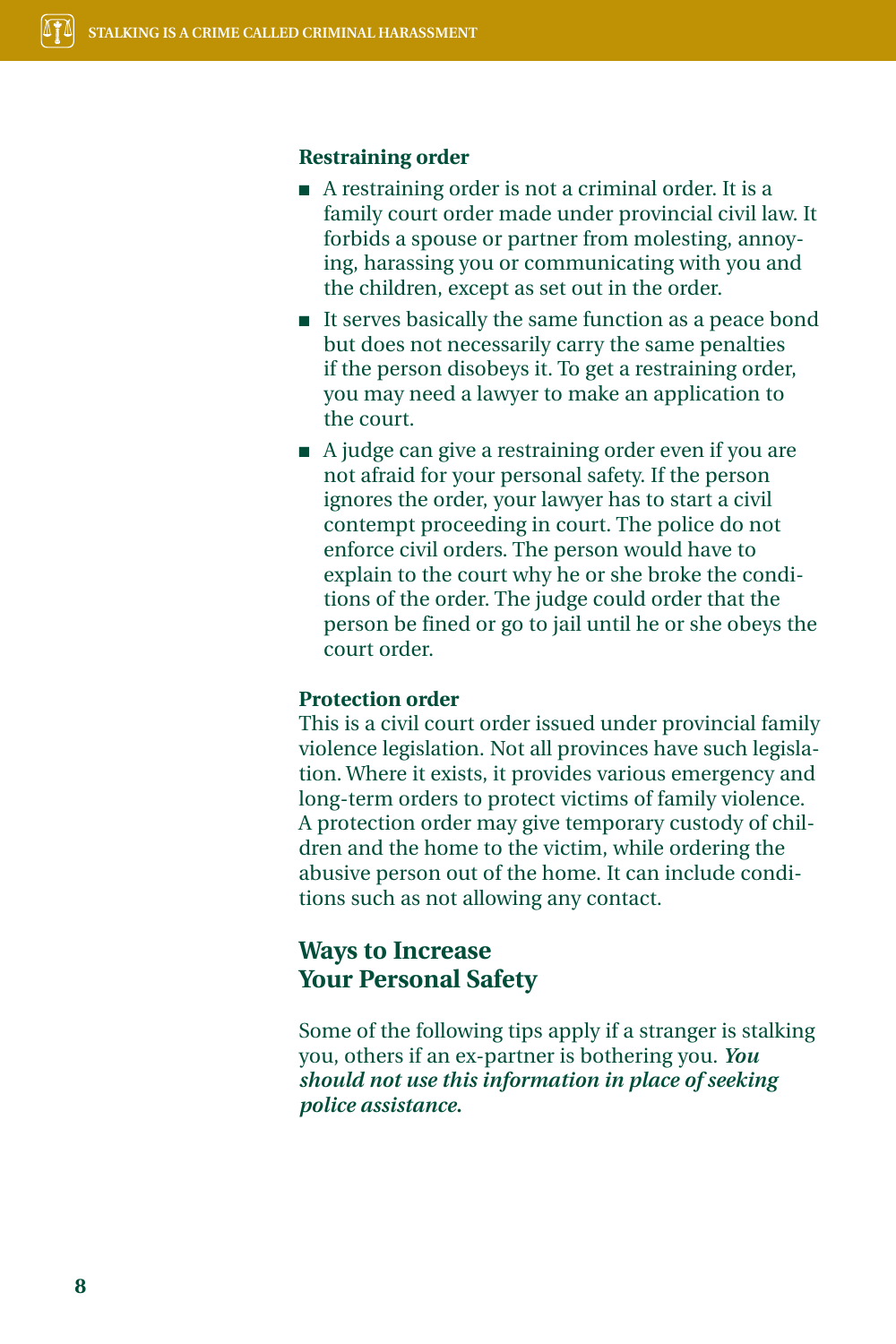# **Tell others**

- Tell your supervisor and co-workers. Your workplace may have programs to help deal with harassment. They may be able to screen calls or prevent delivery of unwanted parcels or mail. Ask them *never* to give out your personal information.
- Tell your child's school or day care, and give them copies of any orders that prohibit the non-custodial parent from contacting the child. If a stranger is stalking you, provide a description of the person, the car, the licence plates and so on.
- Let all of these people know if you have a court order or peace bond and what conditions apply.

# **Keep personal information private**

- Do not use your social insurance number except for banking and income tax forms. It could help someone track you down.
- Remove personal details from things you throw out or recycle.
- At work, remove your nameplate and other personal information, if possible.

# **Be safe on the telephone**

- Consider an unlisted phone number.
- Carry a cell phone for emergency calls.
- Tell your telephone company about your situation. Ask about tracing calls and security and privacy features like blocking personal information from call displays.

*Be sure family and friends know what is happening. Ask them to keep written records and to let you know if the person contacts them.*

*Take your name off your mailbox or consider getting a post office box.*

*Never agree to meet the person who is harassing you.*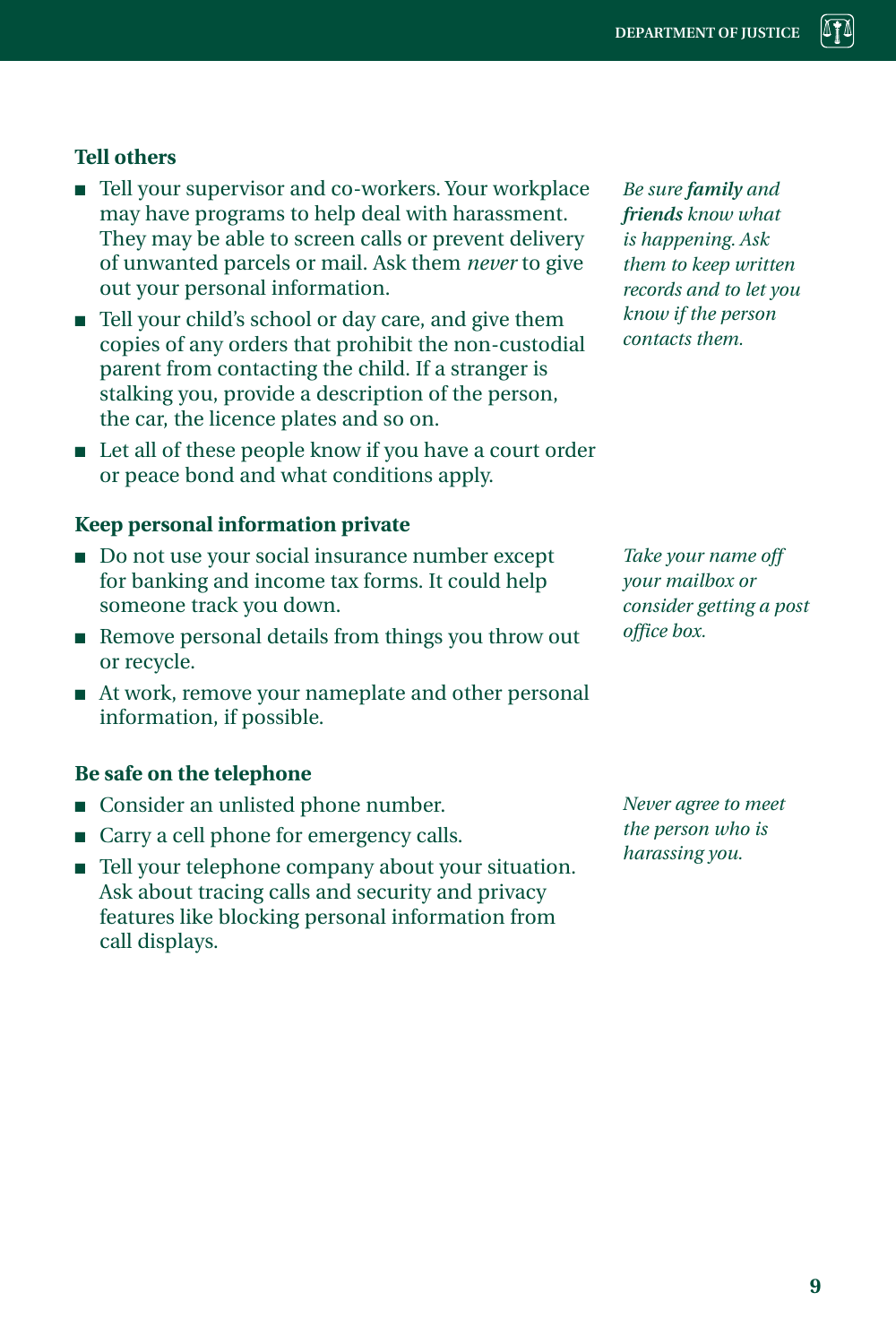#### **Practise Internet safety**

- Be careful about posting personal or private information.
- Check the harassment policies of your Internet Service Provider (ISP).
- Do not use your full name for your user ID, and change your password often.
- Report harassing e-mail or chat room abuse to your ISP. If you know the ISP of the person, tell that ISP too. They can cut off the person's account if it is being used to harass others. Ask about tools to block unwanted communication.
- Do a Web search on cyberstalking. You will find many sites with tips and information. Some can help track down harassers, document their origin and send reports to you or the police.

## **Do a home security check**

- Ask the police to help you do a home security check.
- Be sure your windows and doors are always locked and use deadbolts.
- Change your locks if the person is an ex-partner.
- Consider security features like motion detectors and an alarm system.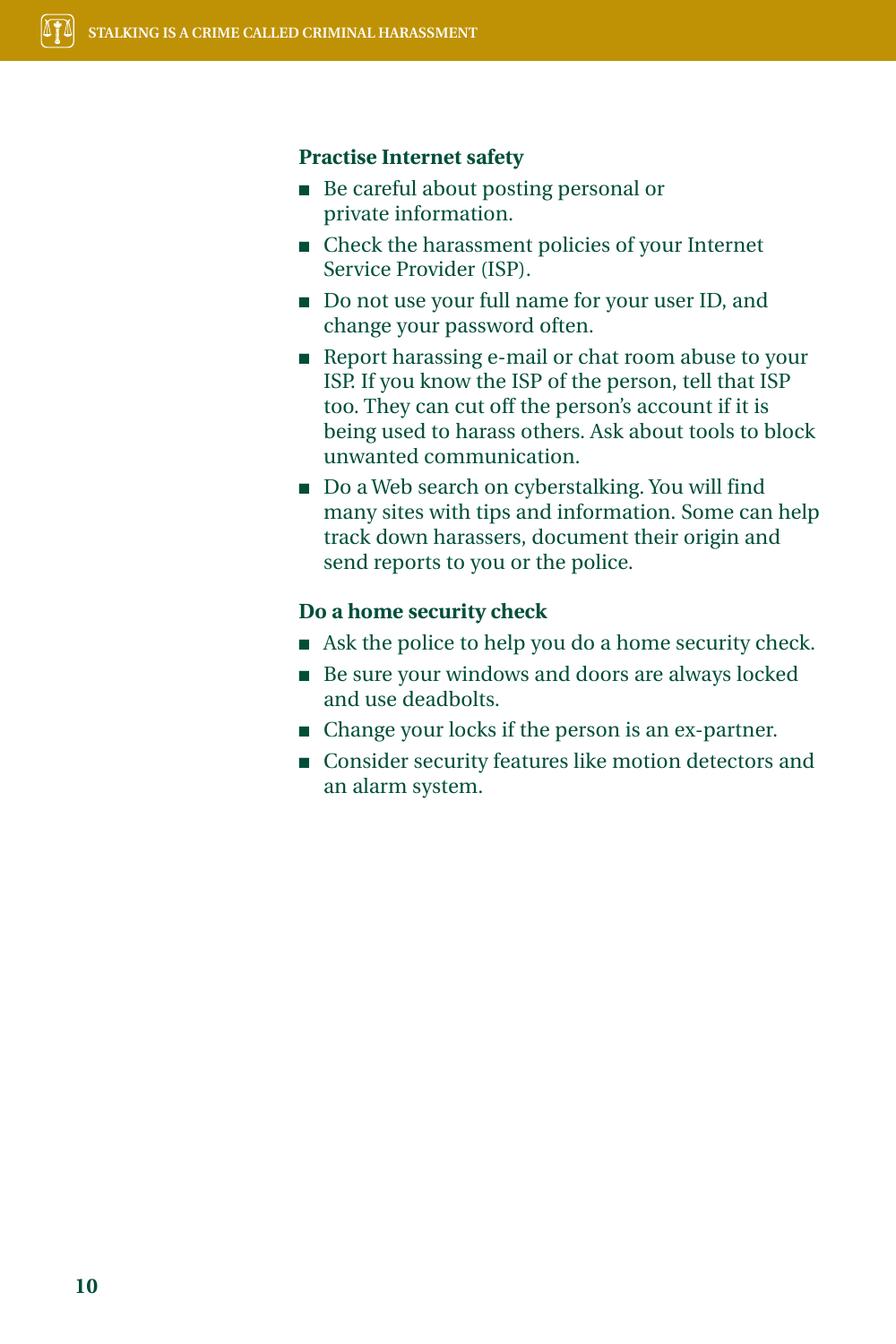# **Always be alert and have a plan**

- Always think about your safety.
- Ask the court for a copy of any restrictions in a court order.
- If possible, do not walk alone and stay on well-lit streets.
- If you are being followed on foot, go somewhere safe (like the nearest store) and call for help.
- Always look around and be aware of what is happening.
- Keep paper and pen on you at all times so you can write down a licence number or other details.
- Sit near others when travelling on a bus or subway, and try not to arrive at your stop early. If you do have to wait around, stay in well-lit areas.
- When travelling in your car, always lock the doors. Plan alternative routes and know how to get to the police or fire station.
- If you are being followed in a car, drive somewhere safe and honk until someone comes to help you.
- Change the route you travel to work or home often.

*Make an emergency escape plan. Keep a packed bag and some money in your car or workplace. Let your family know about your plan.*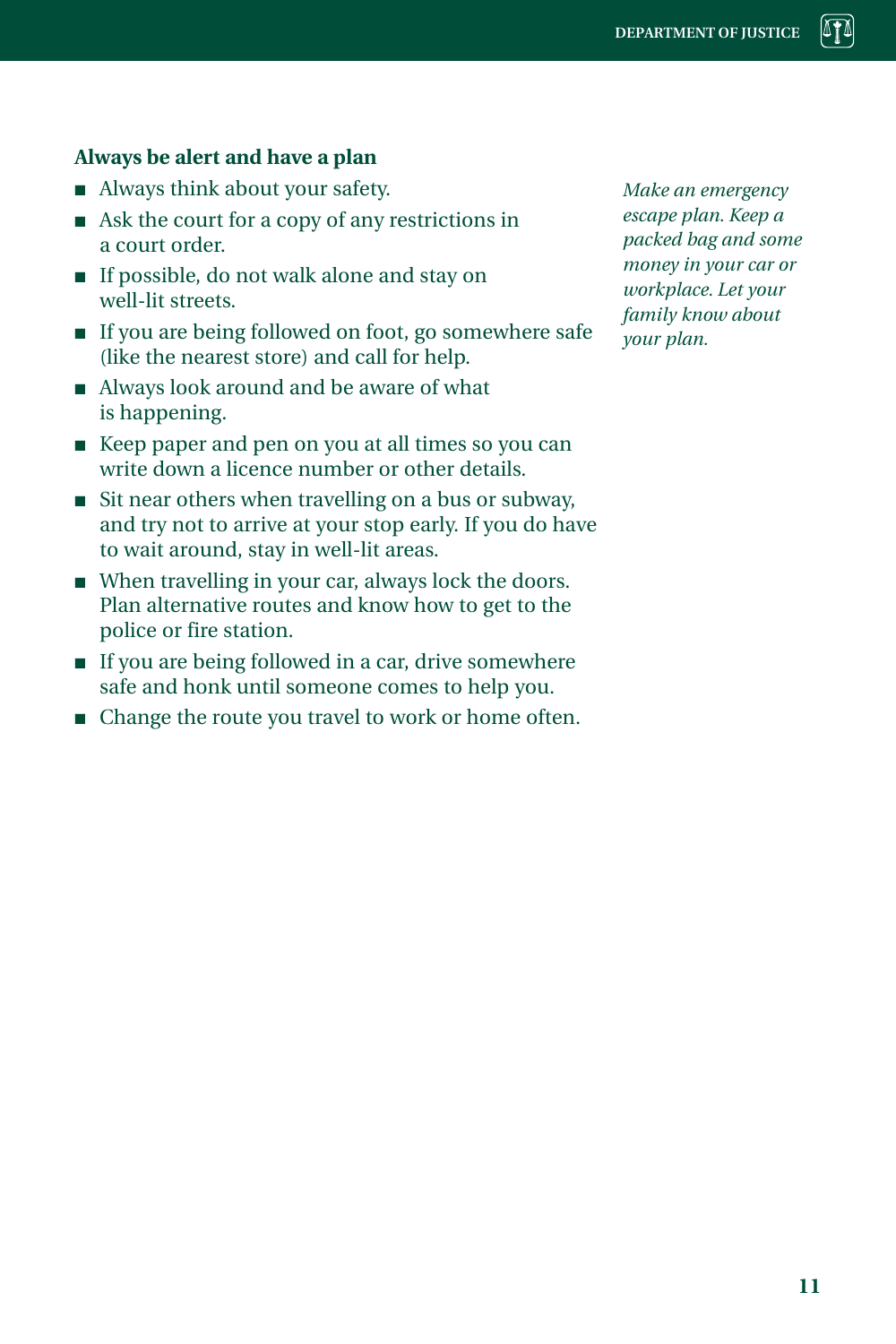# **Getting Information, Help and Support**

#### **Information about your case**

- Check the status of your case by contacting the police.
- Be sure to use the police file number assigned to your case.
- Stay in touch with the police, victim services and the Crown prosecutor and let them know of any changes to your address or telephone number.

## **Community Resource List**

Create your personal community resource list. In addition to the police, there are a variety of organizations that can offer support or helpful information. Look in the white, yellow or blue pages of your telephone book for contact numbers for the following local or provincial agencies (opposite page):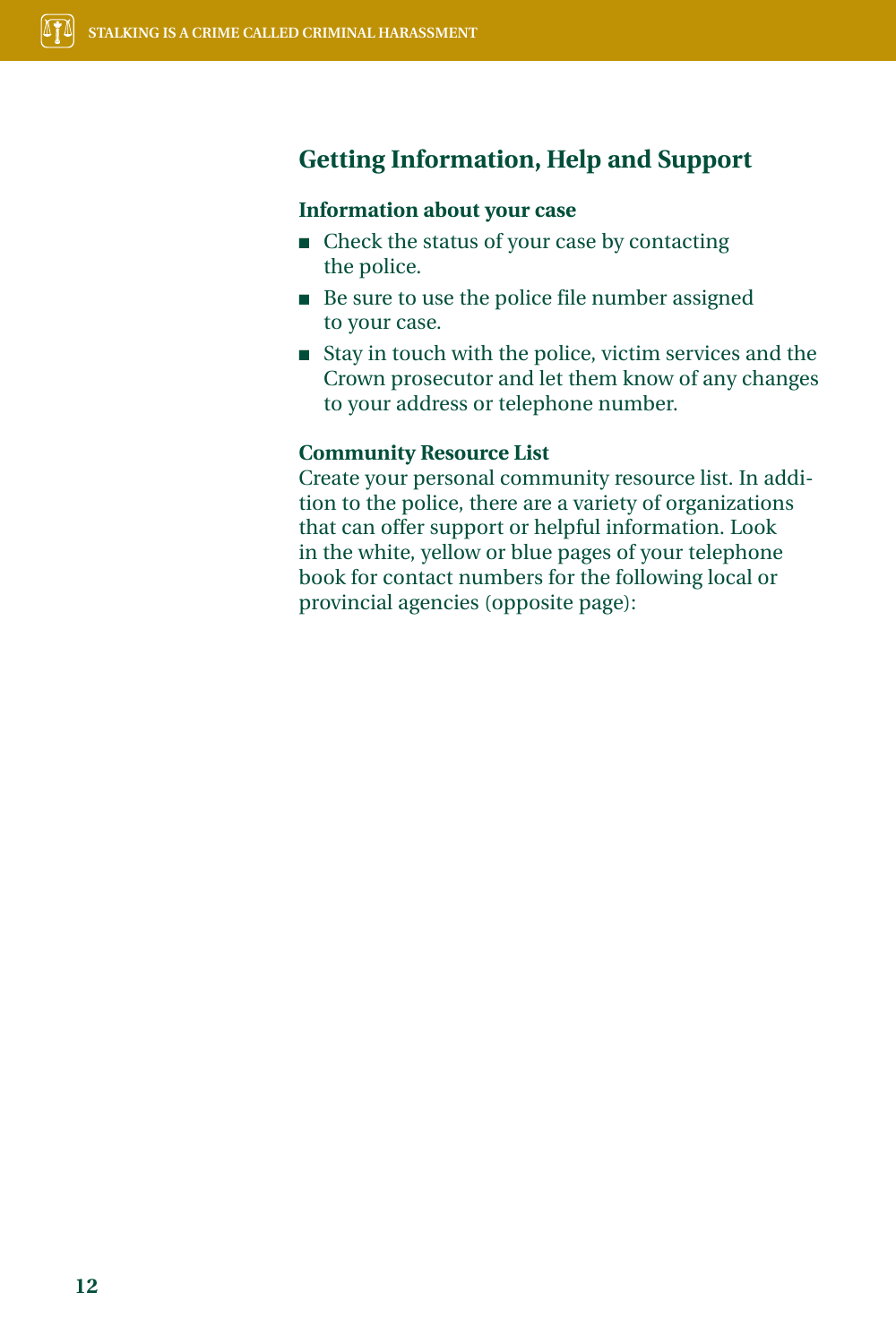| <b>Helpful Resource</b>                                                                                                                                                       | <b>Telephone Number</b> |
|-------------------------------------------------------------------------------------------------------------------------------------------------------------------------------|-------------------------|
| <b>Police</b><br>Can help you assess your safety and<br>take action against someone commit-<br>ting a crime.                                                                  | (911 in an emergency)   |
| <b>Public Legal Education and</b><br><b>Information</b><br>Can share general information about<br>the law, the legal system and your rights.                                  |                         |
| <b>Victim Services</b><br>Can refer you to counselling and tell<br>you about programs and services for<br>victims of crime.                                                   |                         |
| <b>Crisis Line</b><br>May be able to help with crisis interven-<br>tion and refer you to helpful services.                                                                    |                         |
| <b>Transition House</b><br>Can provide shelter, information and<br>referrals for women who are stalked by<br>partners or ex-partners.                                         |                         |
| <b>Mental Health Office</b><br>Can offer information or counselling<br>on depression, stress and mental<br>health issues.                                                     |                         |
| People you trust<br>Family, friends, doctor, or religious<br>adviser may be able to offer emotional<br>support.                                                               |                         |
| <b>Other</b><br>Look for other resources. You may be<br>able to get help from a local women's<br>centre, a sexual assault centre, a gay/<br>lesbian support group, and so on. |                         |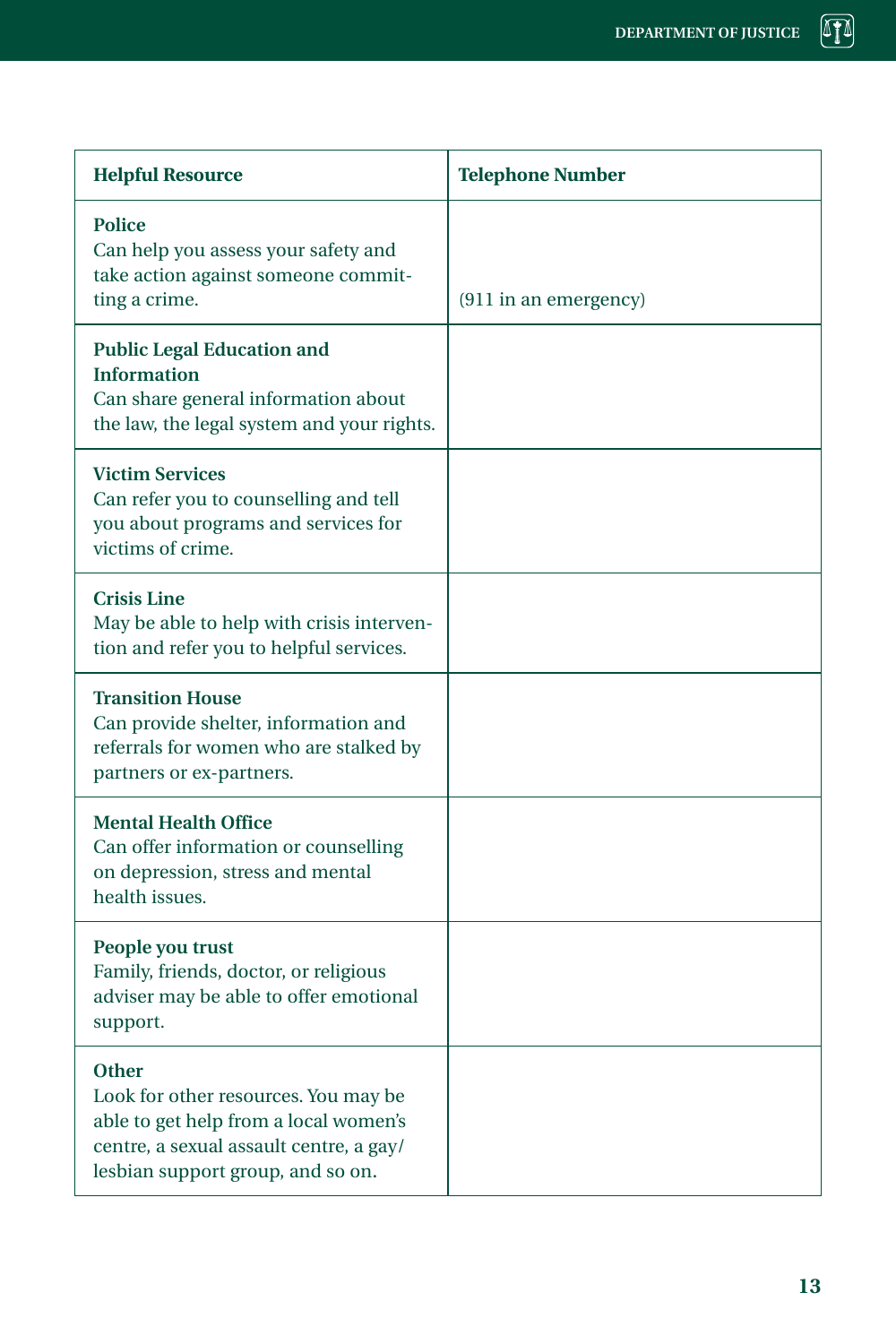Notes: